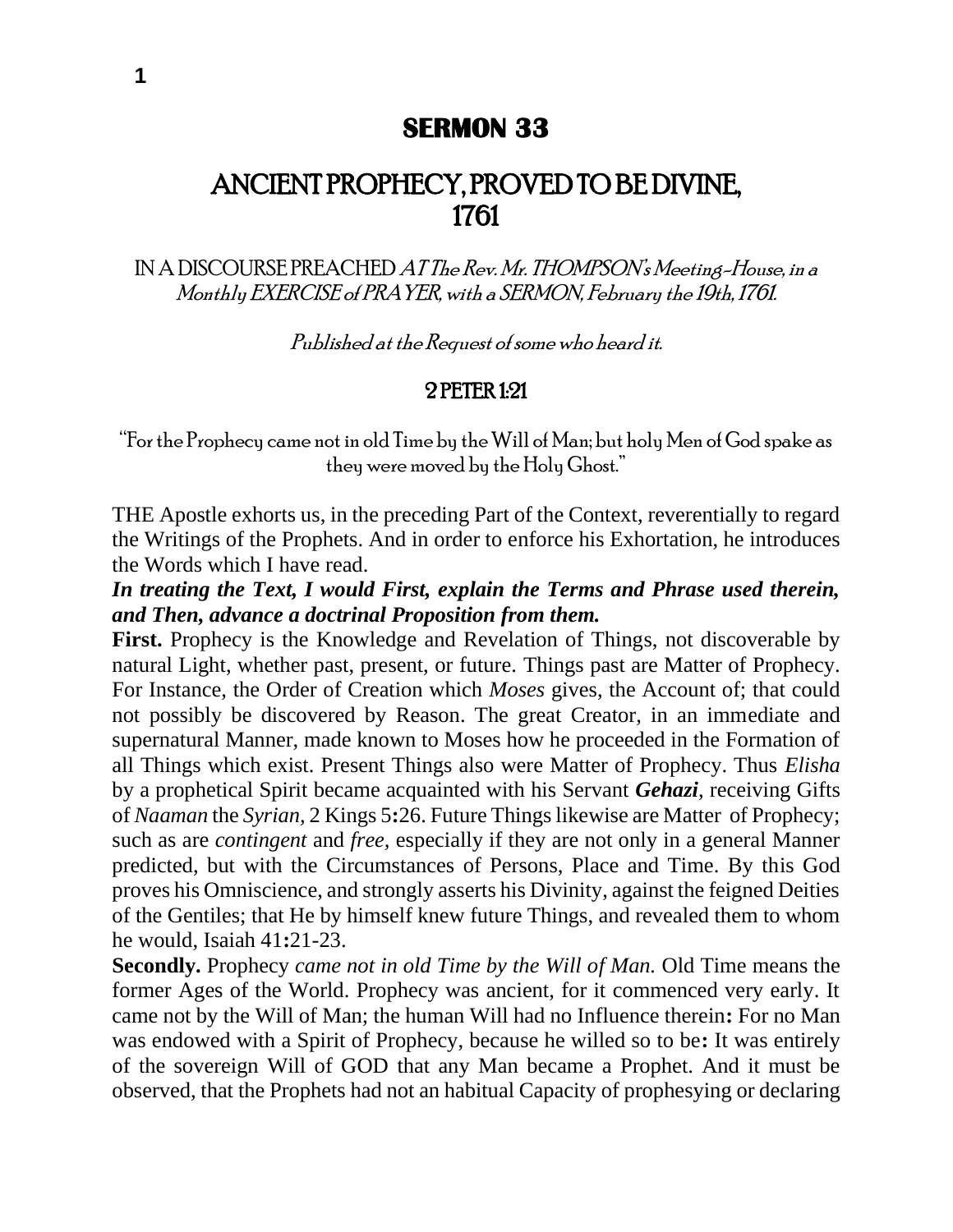**2**

the Will of GOD. It was not by virtue of an infused Habit residing in them, which they could exert at Pleasure. This is evident in *Moses,* who did not immediately pass Sentence against a Blasphemer; but he was put into Custody. until the Will of GOD was declared concerning him, Leviticus 24**:**12.

**Thirdly.** The Prophets, who were holy Men of God, *spake as they were moved by the Holy Ghost*. They were holy Men of God; sanctified by divine Grace, and let apart of GOD unto that sacred Function wherein they ailed, and they enjoyed Nearness to, and Familiarity with Him**:** They spake as they were moved by the Holy Ghost**:** Who is the third Person in the adorable Trinity. His Office and Work it is to reveal the Will of GOD unto the Church. The Prophets spake as they were moved by him. He furnished them with the Knowledge of the Matter of their Prophecies**:**  And by a powerful Impulse He excited them to speak in delivering them. For the holy Spirit dictated to them in speaking; or the Prophets expressed the Mind of GOD in Language, which He directed them to use. The Medium by which we communicate Knowledge to one another, in this State, as Speech, wherein we may err**:** For, our Language is not an infallible Mean of conveying Knowledge. If, therefore, the Prophets had been left to themselves, in the Choice of Words, they might have erred. To suppose which, is to overthrow Inspiration itself, as it is intended for the infallible Instruction of the Church of GOD. This is clear, because a fallible Mean cannot infallibly instruct, or infallibly convey the Knowledge of Truth. The Conceptions of the Prophets were suggested to their Minds in an immediate and supernatural Manner, by the Holy Ghost; and they expressed those Conceptions, under his infallible Guidance and Direction. So that, they were effectually preserved from Error, in Thought, and in Language too. And therefore, their Doctrines are not only of GOD; but the Words in which they expressed those Doctrines are of GOD also. As Saints they were not *impeccable,* but as Prophets they were certainly *infallible.* For, they both thought and spoke under the infallible Direction of the holy Spirit.

# *From the Words thus briefly explained, I think this doctrinal Proposition naturally arises, viz. The Writings of the Prophets are an immediate and supernatural Revelation from God.*

It is reasonable to suppose, that GOD is capable of conveying to the human Mind, the Knowledge of Truth, in an immediate and supernatural Manner; and also, that the Mind of Man is capable of receiving the Knowledge of Truth in such a Manner**:**  Because, I apprehend, without the Supposition of both, we must conclude, it is impossible, that the Knowledge of Men, even in the future State, should be carried farther, than their natural Powers can arrive unto. Which surely none will ever imagine. Hath not GOD the same immediate Access to, and Power of acting upon the human Mind, in its embodied State, as in its separate State? Doubtless he has. And, therefore, he can, while it is united to the Body, enlarge its Knowledge of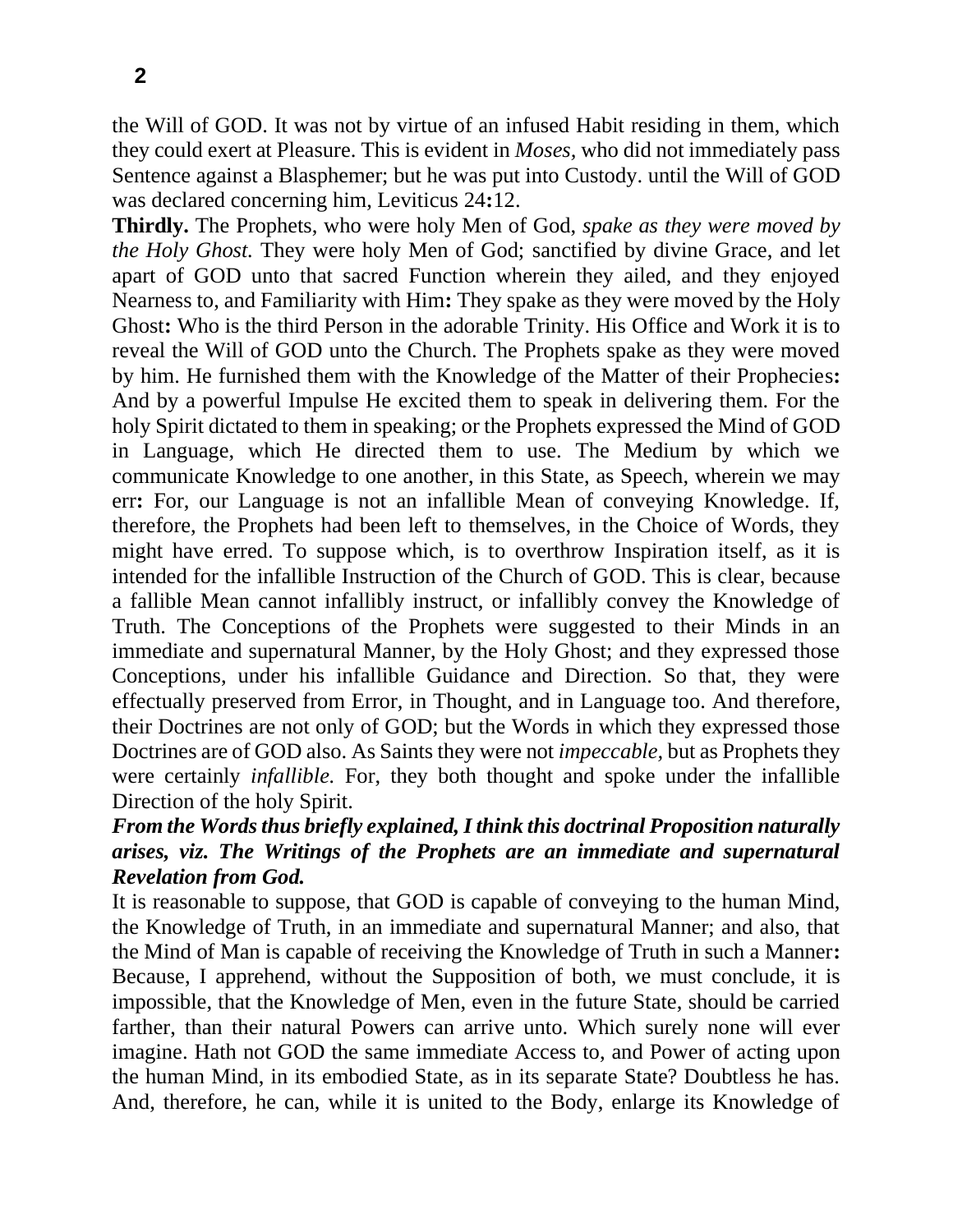Truths as far as he pleases, by an immediate and supernatural Manner of acting upon it unto that End. Consequently, Inspiration is not a Thing in the least unreasonable. Our Incapacity to explain it, or declare the Mode of it, is no Objection unto its Possibility. We pretend not to have any Experience thereof; how, therefore, should we be capable of explaining of it, or of declaring its Mode. Reason cannot but conclude upon the Possibility of it, though' it is unable to describe how GOD acts upon the human Mind therein.

#### **In discoursing on the doctrinal Proposition which I have advanced from the Text, I would,**

**I.** Endeavour to prove, that an immediate and supernatural Revelation was absolutely necessary, to teach Men their Duty, and conduct them to Happiness.

**II.** Offer some Arguments to evince, that the Writings of the Prophets are such a Revelation.

**III.** Hint some Things to prove, that we now enjoy their Writings *pure* and *uncorrupt.*

#### **I. An immediate and supernatural Revelation was absolutely necessary to teach Men their Duty, and conduct them to Happiness.**

The Truth whereof, I conceive, the following Arguments will most clearly and solidly prove.

**1.** We know not how we may worship GOD *acceptably.* By Worship Is understood giving that Glory to GOD which is due from us, on Account of his infnite Perfections, our absolute Dependence on Him, and our numerous Obligations to Him**:** Reason itself, without the least Hesitation, will at once determine, that it is ft that we should pay religious Honors to our Creator. But in what Way, which will be approved by him it is at a Loss, and cannot resolve. No Man, who thinks, can be without some degree of Consciousness, that he is a Sinner, and unable to perform devotional Acts with that fixed Attention, and absolute Freedom from Vanity in his Thoughts which he ought. How, therefore, his religious Services may be accepted with his Maker, which are not such as they ought to be, he cannot obtain Satisfaction about. Our Religion is the Religion of Sinners**:** Therefore, very defective and imperfect. Consequently, it is impossible that our Reason should ever discover how our religious Services may be accepted by the infinitely pure and holy Object of our Devotions. I dare venture to affirm, that if all the Deists upon Earth were to unite in a Consultation on this momentous Subject, they would never be able to prescribe to us such a Mode of Worship, as we may be assured will be pleasing to our Maker. This is a Point of the utmost Importance, and fully proves the absolute Necessity of an immediate and supernatural Revelation from Heaven to instruct us in our Duty, and guide us to Happiness.

**2.** Another Thing of equal Importance, which we are ignorant of, is, how our depraved Nature may be rectified and cured of that moral Disorder which it is the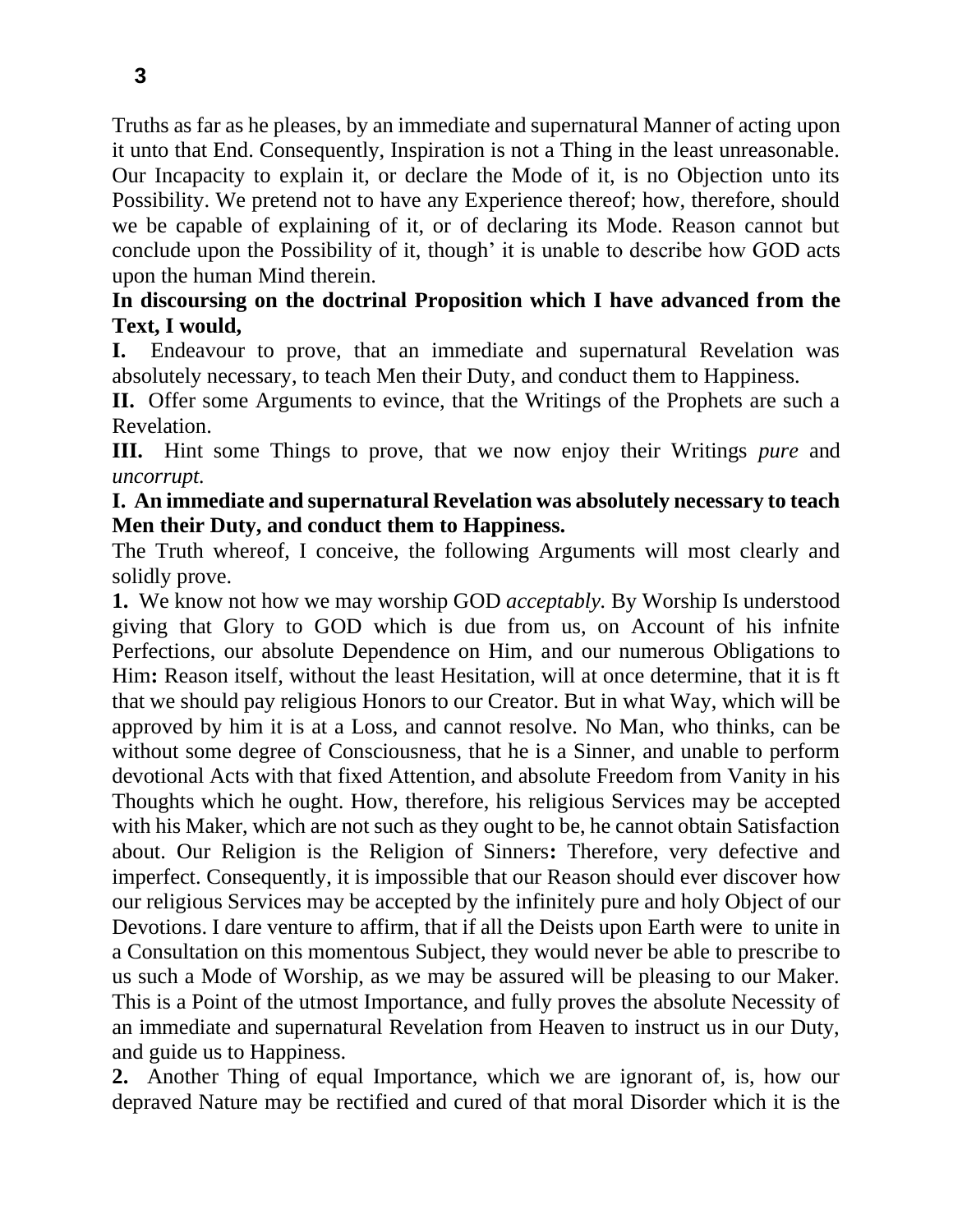Subject of That Corruption hath overspread human Nature, is as clear as the Sun**:**  But to what particular Cause it is owing, Reason cannot inform us. The Malady is evident to all who seriously think on the Matter, but none can trace it up to its Origin; nor discover by what Means it may be remedied. If Reason is capable of discovering that GOD only can effect our Cure, which perhaps it may, yet it hath no Way of knowing whether He will or not. For no Man hath a Right to claim this Favor of his Maker, and therefore none can tell, whether he will vouchsafe it to any of the human Race or not. From hence it is evident, that an immediate and supernatural Revelation from GOD was absolutely necessary to instruct and conduct us to Happiness. **3.** It is a Point unknown to Reason whether GOD will pardon Sin. As we cannot be without some Consciousness of Guilt, our natural Light discerns that Sin demerits Punishment. Divine Benevolence and Goodness assure the innocent Creature of kind Treatment from its Maker**:** But that He will act mercifully towards the Guilty, cannot be collected from thence; because, Acts of Mercy and Forgiveness are not *natural*  to GOD. They are *free* Acts of his Will, which therefore must be above the Discovery of our Reason. If indeed there was a *Fitness* in Pardon, or if it was ft in itself for GOD to forgive Sin, he could not but forgive it. Remission would then be *necessary*  and not *free.* Nor Can we attain unto a Satisfaction, from the Works and Bounties of Providence, that there is a Purpose in GOD to pardon Sin. Deferring the Execution of Punishment is no Evidence of an Intention, in GOD, to remit our Guilt. And permitting Men to possess Abundance of this World, is no Ground for a Conclusion that He is upon Terms of Peace and Reconciliation with them. The grandest Monarch, from his exalted Station and princely Treasures, hath no more Reason to think that GOD will forgive his Sins, than the meanest and most necessitous of his Subjects have to imagine, that He will pardon theirs. *Divine Love or Hatred to the Sons of Men,* cannot be known by what they are intitled unto, or want of the Things of this World. Placability in GOD towards Sinners cannot with the least Appearance of Truth be inferred from the Dispensations of Providence. The great Governor of the World often suffers the most abandoned to swim in Plenty, and enjoy Ease; while the less vicious drag through Life in Penury and great Distress. Besides, what pleasing Sense of the divine Favor do the Sons of Men enjoy, in all that glittering Show, with which they glide through the short Time of their Existence here? None at all**:** Nor are they desirous of that delightful Consciousness. As they have their Portion in this Life, they are content with it, and look not higher. This is a farther Proof of the absolute Necessity of an immediate and supernatural Revelation from GOD.

**4.** We cannot by any Means assure ourselves, that it is possible with GOD to pardon Sin and save criminal Creatures. Some, perhaps, will say this is proceeding very far indeed**:** But I hope to make it evident, that it is true. The Reason of the Matter asserted. is clear**:** Which is this. If Sin is pardoned, and guilty Creatures are saved,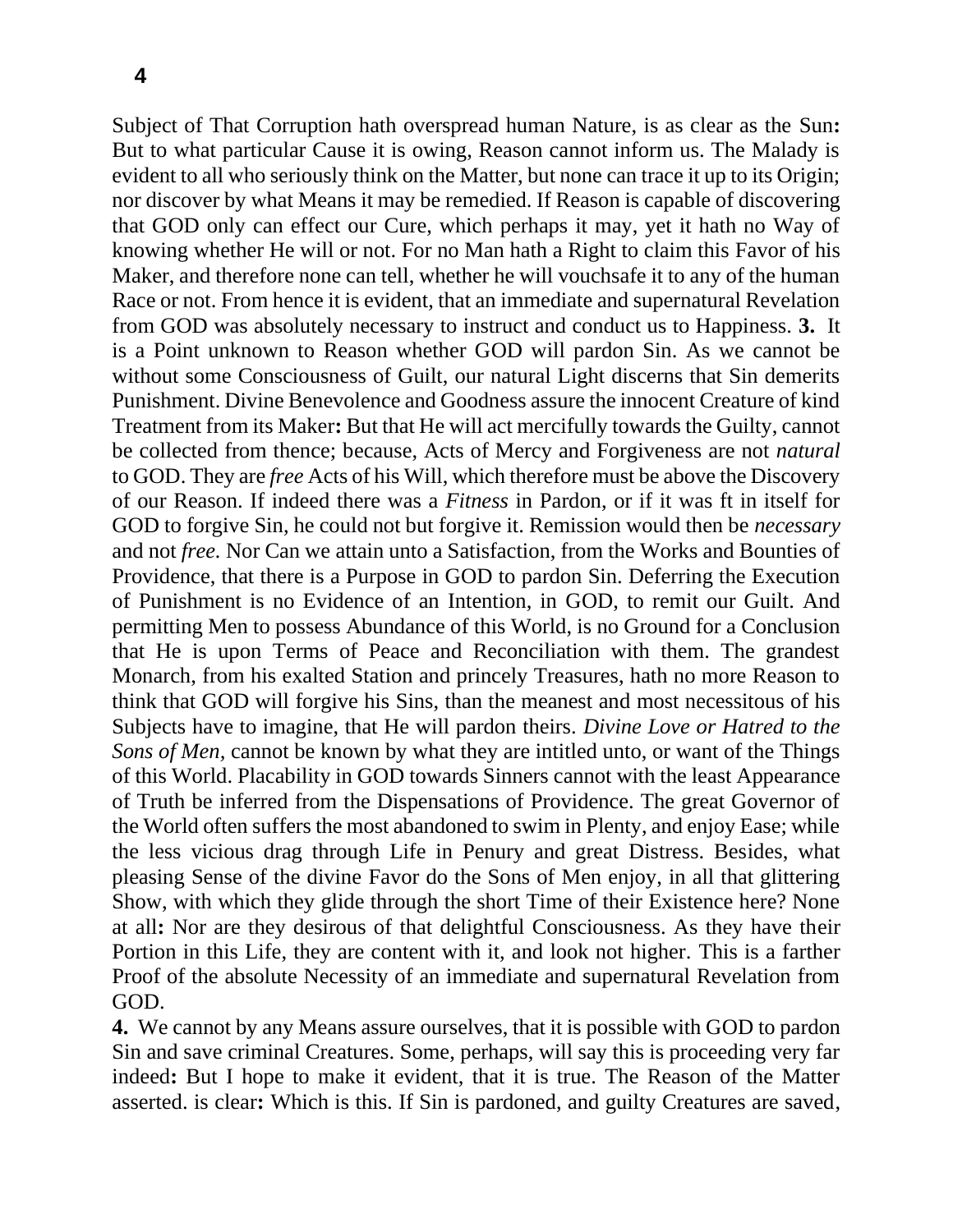it is *ft* that it should be, in such a Way as is glorifying to GOD. It may be, it will be asked, Is not GOD infinitely merciful? I answer, he undoubtedly is. It may be enquired farther, Is it not an Act of Mercy to save a miserable Creature? I reply, It certainly is. May not, therefore, GOD glorify his Mercy in laving Sinners *absolutely*  on the Ground of Mercy, or without any Provision for his Honor in other Respects? I answer boldly, No, he cannot**:** Because, Mercy in Remission only regards the miserable Object, in sparing him, not his Guilt, unto which his Misery is owing. GOD is not merciful to Sin itself, nor can be**:** That he cannot spare, or suffer to go unpunished. As he cannot act powerfully, in the natural World, without acting wisely therein**:** So, he cannot act mercifully in the moral World, (if I may be allowed the Use of that Phrase) without acting holily therein. Now, the Manifestation of divine Holiness, in relation to Guilt, can only be in the Infliction of deferred Penalty, And it is not possible with GOD to exercise Mercy towards guilty Creatures, and therein neglect to discover his Holiness, or his just and infinite Abhorrence of moral Evil. To pardon Sin, as an absolute Act of Mercy, would be a total Neglect of Holiness, which is no more possible with GOD, than it is to put forth the Acts of Power without Wisdom. As He cannot act powerfully without the Exercise of his infinite Wisdom therein**:** So He cannot act mercifully, without manifesting his infinite Holiness therein. But to forgive Sin, as an Act of *absolute* Mercy, would not be an Act of Holiness; and therefore no such Act of *absolute* Mercy is possible with GOD. Can fnite Wisdom resolve how Holiness, as well as Mercy, may be discovered in the Remission of Sin? No, that is impossible. Holiness is manifested in the Infliction of Punishment for Sin, and Mercy is displayed in the Impunity of a Sinner. It is absolutely beyond the Power of all created Wisdom to determine how both should be; and there' fore our Reason cannot assure us, that the Pardon of Sin, and the Salvation of Sinners, are possible**:** And consequently our Reason must conclude, that for ought we know, our Salvation may be a Thing impossible. For we cannot tell how GOD may act holily and mercifully towards guilty Creatures in their Remission and Salvation. I make no Scruple to allow, that Reason of itself is sufficient to acquaint us, in some Degree, with our Guiltiness and Misery**:** But I *peremptorily*  deny, that it is capable of pointing out a Way wherein GOD may save us, consistently with the Honor of his Perfections. And *right Reason* will never imagine that GOD may act otherwise than *becomes himself,* Or unsuitable to any of his Perfections. These Things clearly evince the absolute Necessity of an immediate and supernatural Revelation to instruct us in our Duty, and conduct us to Happiness.

#### **II. I would offer some Arguments to prove, that the Writings of the Prophets are such a Revelation.**

It is reasonable to think that the Prophets had a full Persuasion in their Minds, that they were inspired of GOD. For they did not acquire Riches, obtain Ease, and gain the Applause of the World, by acting in the prophetical Character; on the contrary;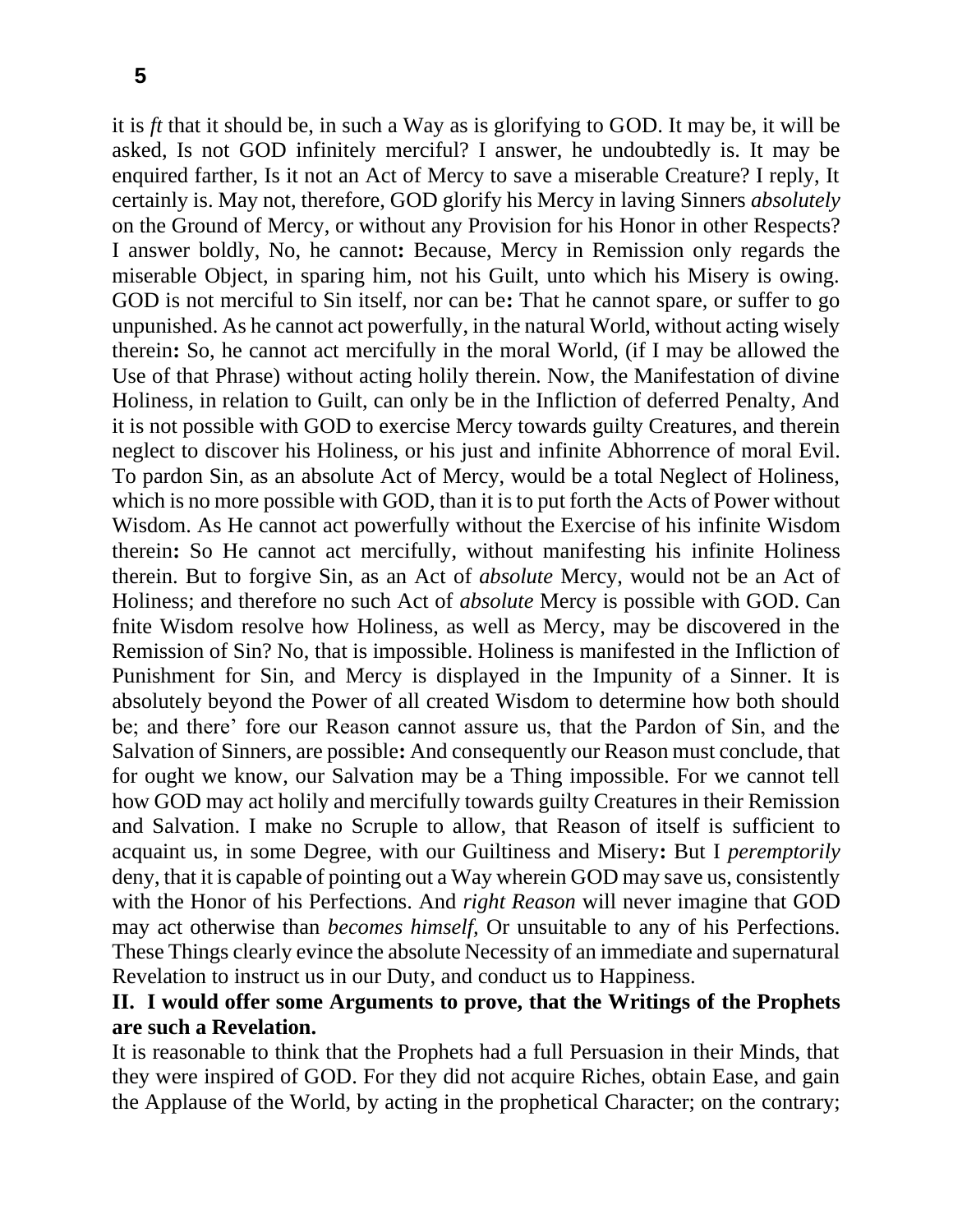they were exposed to Poverty, Loss of Liberty, the keen Resentment of a rebellious and wicked People, Unto whom, they delivered their Prophecies, yea even unto Death itself, in Consequence of the Part they acted as Prophets. And, therefore, they must, most deservedly, be esteemed *Fools* or *mad Men,* if they were not fully persuaded in their own Minds, that they had a Commission from GOD to speak and as they did. Would Men in their Senses, without any View of Advantage; but quite the Reverse, pretend to be divinely inspired, unless they really thought themselves so to be? It is most unreasonable to imagine this. I add, the Prophets were holy Men of GOD. They loved Him, reverenced Him, trusted in Him, sacredly regarded his Honor, were obedient to Him, and enjoyed Intimacy with Him. And therefore, they certainly conceived, that the Matter of their Prophecies was suggested unto them by GOD. For, Men of their Character could not be guilty of *impious Fraud,* or of palming *a Forgery* on the infinite Being, whom they adored. If any shall say, Be it so, that those Men really thought themselves to be inspired, were they above a Possibility of Deception? Might they not be mistaken? What Evidence have we that they were not? In answer, I will say, that We have most clear, and abundant Evidence, that they were not mistaken.

**1.** The Sublimity and mysterious Nature of the Doctrines, which they delivered, clearly and solidly prove, that they were inspired of GOD. The prophetical Writings contain Principles, which are absolutely above the Discovery of human Reason; and, therefore, those Principles could not possibly be invented by the Prophets. Their Knowledge of them was not acquired; but it must have been conveyed to their Minds, in an immediate and supernatural Manner. Things they are, *which Eye hath not seen, nor Ear heard, and which have not entered into the Heart of Man.* Yea, they infinitely transcend the Wisdom of Angels. For, they are *the Wisdom of God, in a Mystery, the hidden Wisdom, which be ordained before the World, to our Glory.*  They are the *manifold Wisdom of God. And the deep Things of God.* The Scheme of the Salvation of Sinners, by the promised Messiah, whereof the Prophets treat, was the Contrivance of infinite Wisdom, and could never have been thought of, by Men, or Angels. The Prophets assert, that the Messiah is *Jehovah, God, the mighty God, and also a Child born, and a Son given;* therefore properly divine, and really human, which is a Mystery, that cannot be comprehended, by any finite Mind, nor could ever have been conceived of, by a created Understanding, how capacious so ever. And that this glorious Person should be a Substitute for guilty Men, obey the Law for them, bear their Guilt, and atone for their Crimes, are such Mysteries, as could not have been devised by a Creature, angelic or human. Consequently, the Prophets, who discovered those Mysteries, must have been inspired of GOD. I am sensible, that the Deists assert, that these Doctrines are absurd, and repugnant to Reason, but they have not yet proved them so. And I dare affirm, that they will never be able to give the least Proof thereof. For, they have no Medium, by which such Proof can be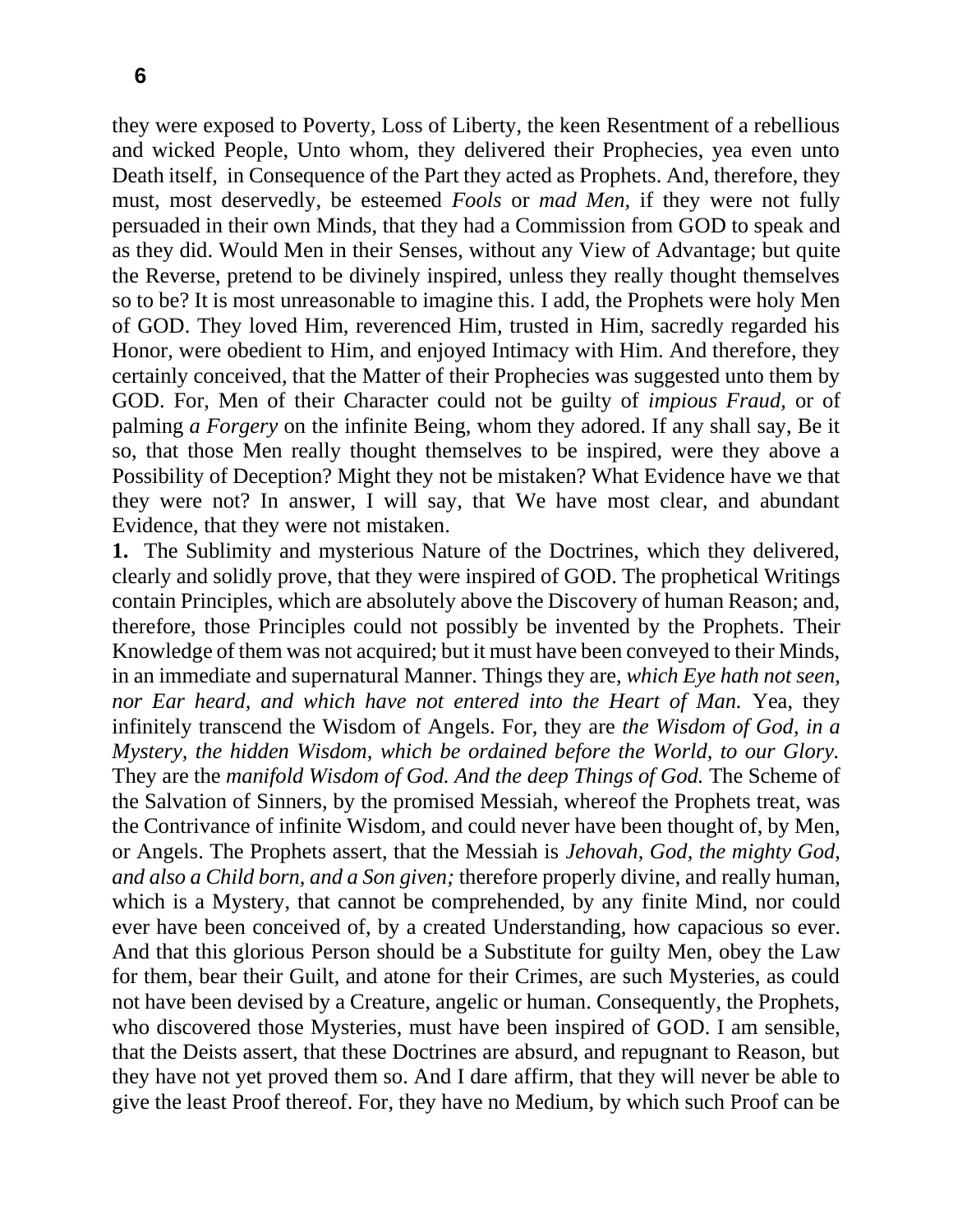given. Because, they are not inconsistent with any Principle of natural Religion. Above it they are; but contrary to it, they are not. This is an *intrinsic demonstrative*  Proof, that the holy Prophets were divinely inspired.

**2.** The perfect Harmony and Agreement, in all the Writings of the Prophets, relating to those sublime and mysterious Doctrines, clearly prove, that they are of divine Original, in nothing do they contradict one another. They correspond, and exactly agree in all Things. No Contradictions, or jarring Principles, can be produced, in what they spake, and wrote. They are one and uniform, in all they express, upon every Point of Doctrine, whereof they discourse. Now, if we consider, at what distant Times, their Prophecies were delivered, if we consider the large Number of the Prophets, their different Capacities, Advantages and Stations, as Men, under what different Circumstances, and also on what different Occasions, they did write, surely, we must be convinced, that it is no less than *real Miracle,* that a Unity of Sentiments, should run through their Writings**:** or, which is the same Thing, that they were under unerring Direction in what they wrote. For, without that, human Frailty would most certainly have discovered itself, in some Part or other, on that great Variety of sublime and profound Subjects, whereof they treat. I challenge all the Deists in the World, to try their Skill on this Head.

And if they are able to produce a single Contradiction, upon any Point of Doctrine, in the Writings of the Prophets, I will allow, that with Reason they reject the Bible. But I am firmly persuaded, that by this Concession, I am not in the least Danger of being driven into infidelity. And that this is a Task, which no Deist will dare to undertake. Bold and enterprising as they are, in their Attacks on the Credit of the sacred Writers. If anyone should be hardy enough to attempt the Thing, he would quickly find, that he could not hope to succeed, in that Attempt. The Uniformity of Doctrines, in the Writings of the Prophets, is a pregnant, and irrefragable Proof of their Divinity**:** or, that those holy Men of GOD, spake and wrote *as they were moved by the Holy Ghost.*

**3.** The numerous Predictions of future Events, which could only be foreknown to GOD, and their exact Accomplishment, that we have in the Writings of the Prophets, undeniably prove, that GOD, in an immediate and supernatural Manner, revealed his Will to them. This is an exceedingly copious Subject; a large Field opens itself to our View. And I might greatly enlarge upon it. For, the prophetical Writings abound with such Predictions. But I shall confine myself, in this Discourse, unto two general Heads of them.

**(1.)** Those relating to Jesus Christ.

**(2.)** Those which respect the State of the Jews upon their Rejection of Him, and their Opposition to his Gospel, which was preached to them, after his Ascension to Heaven.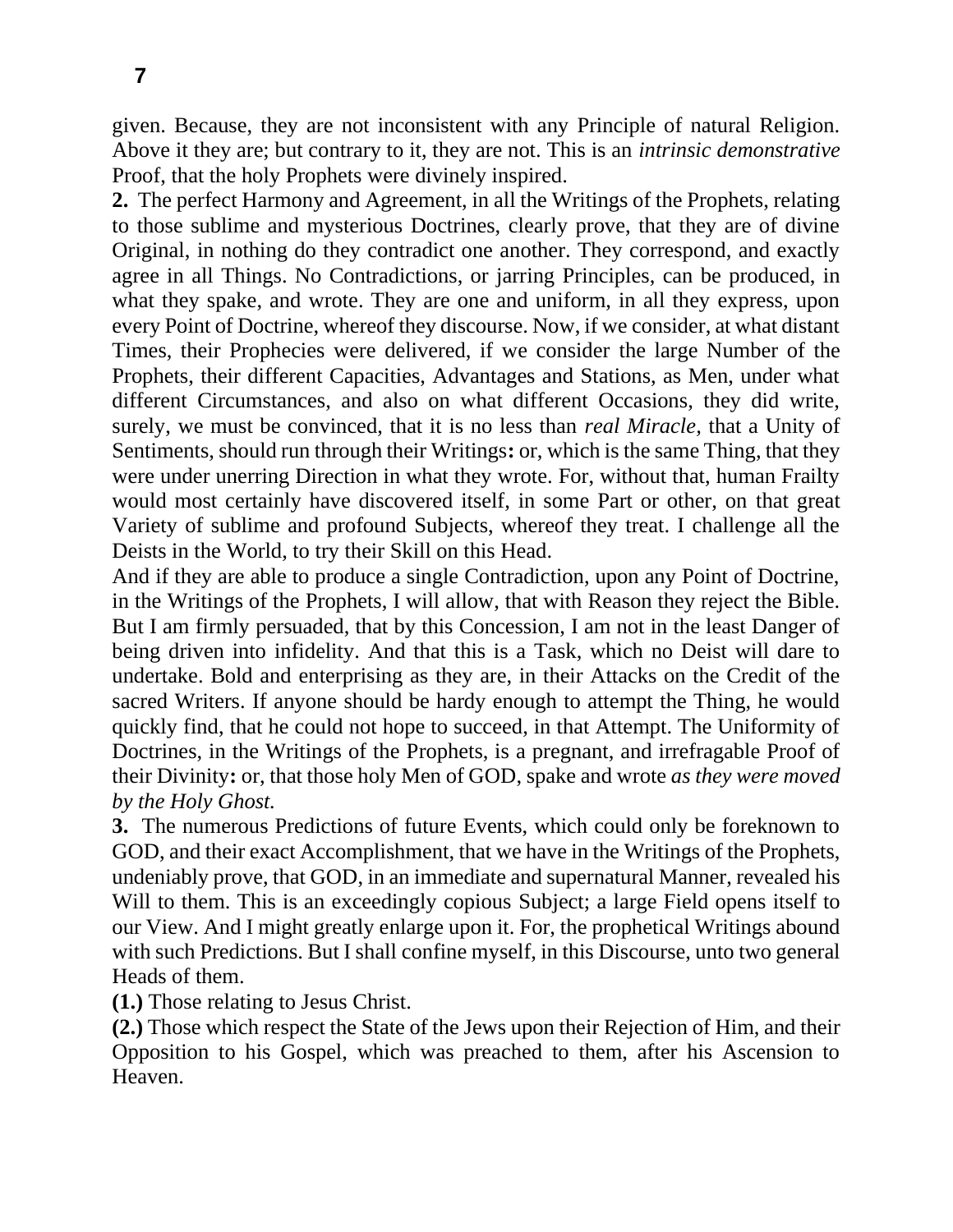**(1.)** I would observe some of those Predictions, relating to Jesus Christ, which we have, in the Writings of the Prophets, and the exact Accomplishment of them in Him. His Descent is foretold, not only of which Tribe; but of what particular Family He should be. It was a Matter well known among the Jews, from ancient Prophecy, that the Messiah promised to them, was to spring from *David.* And our Saviour was of the Seed of *David, according to the Flesh.* A clear Prediction was given of the supernatural Conception of Christ. *Behold a Virgin shall conceive, and bring forth a Son, and shall call his Name* IMMANUEL. This is a Thing *miraculous.* Which, therefore, could only be foreknown to GOD. For no Creature whatever can possibly tell whether GOD will exert his Power to effect a Miracle, unless He himself makes a Discovery, that such is his Intention, And, therefore, this Prediction of the *miraculous Conception* of Christ, is a clear Proof, that the Prophet was divinely inspired. Our blessed Lord was conceived and born of a Virgin, by the almighty Agency of the Holy Ghost. He was *made of a Woman,* formed or her Substance; so *that he was the Seed of the Woman,* in Distinc*tion from the Man,* according to the first Promise which GOD *expressed* after *Adam's* Fall. The Place of the Birth of Christ was Matter of Prophecy, which, through a remarkable Dispensation of Providence, was not only accomplished; but the Fact was rendered so notorious, that it could not possibly be denied. Also, full Proof was given, that He descended from *David, whose* Son the Messiah was to be. Farther, his Behavior is described in the Writings of the Prophets, in as exact a Manner as if they had seen and been conversant with Him, in the Course of his Conduct. It was declared concerning Him in Prophecy, that he should *not cry, nor lift up, nor cause his Voice to be heard in the Street;* in order to gain public Applause, either by what He spake or wrought. And according to the Prediction of the Prophets, Christ was absolutely free from Ostentation. He made use of no Methods to spread his Fame, and obtain Honor and Praise from Men, in the great Variety of stupendous Works, which he constantly effected, wherever he went. Our Saviour wisely performed many miraculous Works, in a public Manner, with a View to render his divine Mission evident and incontestable. But he wrought none with an Intention to gain worldly Honor and Repute.

In no Instance did He court the Applause of Men. His sole Aim was to glorify his Father, and give Proof, that He acted by his Commission. Majesty and Modesty centered and met in Him, and were equally manifest in all that He spake and acted. It was foretold of Him, that He should be *lowly, riding upon an Ass, upon a Colt, the Foal of an ass.* And He was *meek and lowly,* Which he discovered, when He entered in Triumph, into the City of *Jerusalem,* upon so mean a Creature as an Ass, agreeable to the Prophet's Prediction. Now, who but GOD could possibly foreknow these Things? Certainly none. And, therefore, it is reasonable to conclude, that the Prophets who predicted them, were divinely inspired. Moreover, the Sufferings and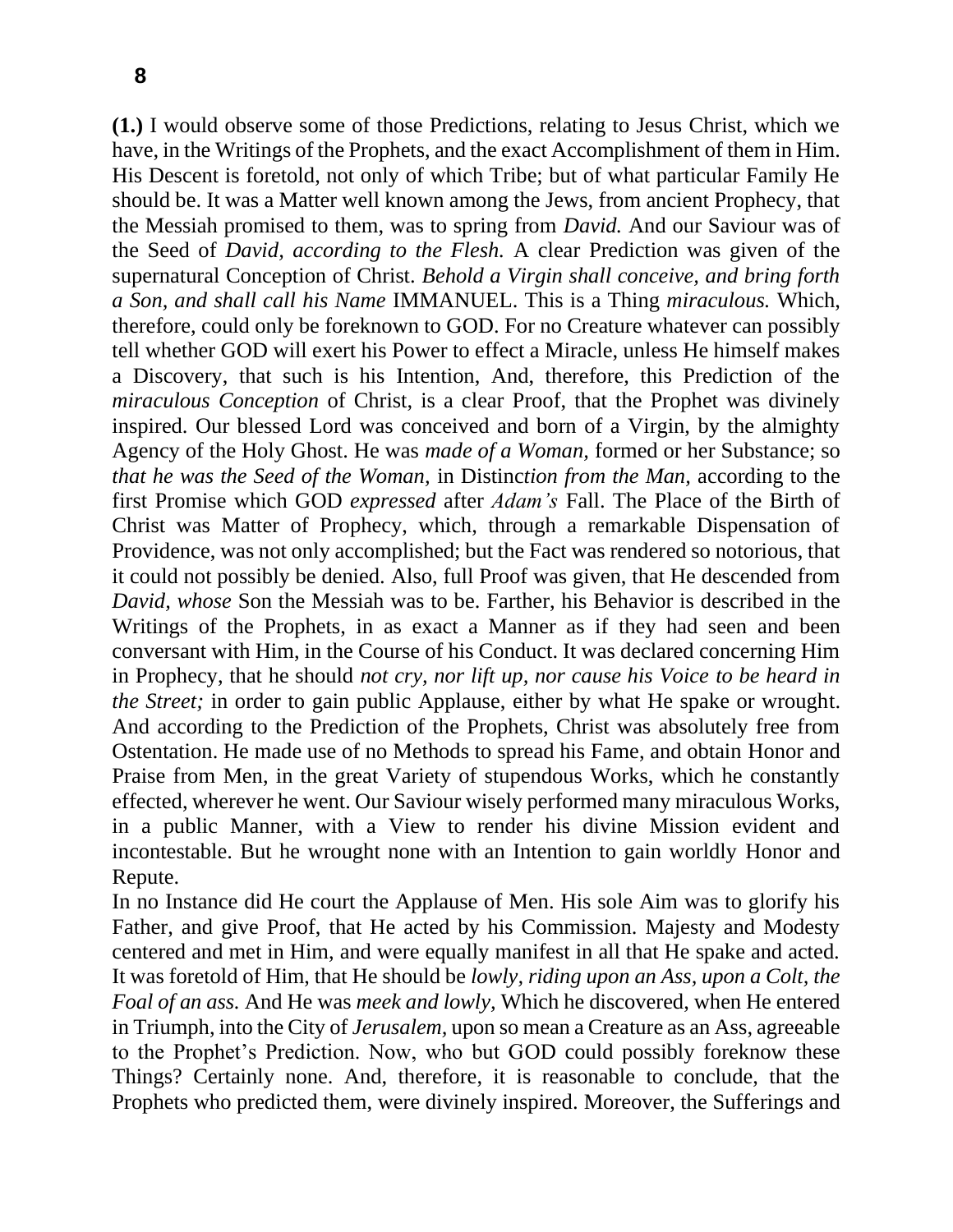Death of Christ, were prophesied of in a most explicit Manner. It is said, that *He gave his Back to the Smiters, his Cheeks to them that plucked off the Hair, and hid not his Face from Shame and Spitting.* Wherein are expressed the rude and cruel Treatment our Saviour met with, and his Fortitude in bearing it. He was spit upon, smitten in the Face, and scourged. In suffering which Indignities and Cruelties, he conducted himself, in the most meek and patient Manner. Not the least Degree of undue Resentment appeared in Him. When *He was reviled, He reviled not again; when He suffered, He threatened not.* But, as the Prophet predicted, *He was led as a Lamb to the Slaughter, and as a Sheep before her Shearers is dumb, so He opened not his Mouth*. His Death not only was foretold; but also, the Manner of it, was intimated in Prophecy. *His Hands and his Feet were to be pierced,* and they were so, when He was nailed to the Cross. That Prediction suggested that He was to suffer Death, by Crucifixion, and He actually did. Again, It was prophesied, that the Messiah should be laid in the Grave, and have an honorable Interment. *He made his Grave with the Wicked, and with the Rich in his Death.* That Prediction also was exactly accomplished in our blessed Saviour. I add, his Resurrection from the State of the Dead was Matter of Prophecy. He is prophetically represented, expressing himself thus. *Thou wilt not leave my Soul in Hell, neither wilt thou suffer thy Holy One to see Corruption.* Which was verified in Jesus, Who arose from the Dead on the third Day, after he suffered, as is abundantly verified by numerous credible Witnesses, who could be under no Temptation to affirm a Falsehood**:** And who had sufficient Means of satisfying themselves of the Truth of the Fact. It cannot be denied that this was an Event *really miraculous.* And, therefore, it could only be fore-known to GOD, consequently, no one could possibly become acquainted with it, before its Accomplishment; but by an immediate and supernatural Revelation from Him. To which I subjoin, his Ascension to Heaven, and sitting down at the right Hand of GOD, were clearly predicted in the Writings of the Prophets. The Messiah was to *ascend up on high;* and sit at the right Hand of GOD. *The Lord said unto my Lord, Sit thou at my right Hand*. This likewise was accomplished in our Saviour. For, He is exalted at the right Hand of the Father, in that Character, *to give Repentance to Israel, and Remission of Sins.* Which wonderful and glorious Event, could not possibly, have been thought of, by any Mortal, without a supernatural Revelation of it from Heaven. Hence, it is evident, that the Writings of the Prophets were divinely inspired. Once more, the Glory which followed, in the Church, upon the Death, Resurrection, and Ascension of Christ to Heaven, was foretold. The wonderful Spread of the Gospel, the Conversion of the Gentiles, and the large Effusion of the Holy Spirit, in his Graces and Gifts, were clearly prophetical of. Which are such Events as none, but GOD could foreknow. And, therefore, the Prophets who predicted those extraordinary Events were inspired by Him.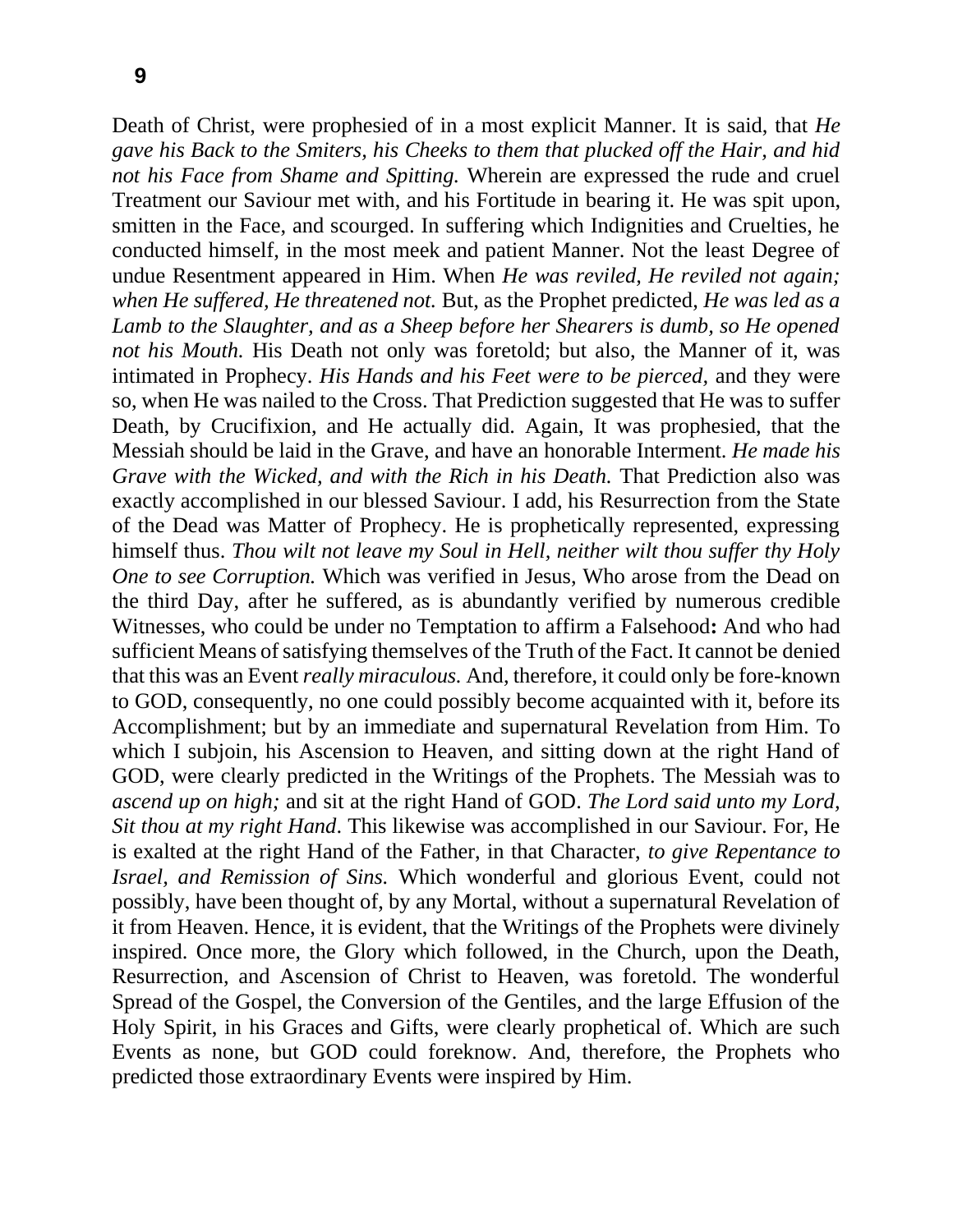**(2.)** The State of the Jews upon their Rejection of the Messiah, and Opposition to his Gospel, was most clearly prophesied of. The Author of the Epistle to the *Hebrews,*  irrefragably proves two Things, in general, from the Writings of the Prophets, relating to that People. One is this, that the Covenant made with their Fathers, at *Sinai* and *Horeb,* was to be antiquated, *become old,* and *vanish away.* That *their Heaven,* and their *Earth, i.e*. their ecclesiastical and political States, were to be *shaken,* yea *shaken* all to Pieces. According to ancient Prophecy, *the Scepter was to depart from Judah, and a Lawgiver from between his Feet;* after the Coming of the Messiah. Their civil and ecclesiastical Authority was entirely to sink. And quite a different State of Things was to be introduced upon the Sinking of the *Mosaic*  Oeconomy. A different Mode of Worship was to take Place, and different Persons were to officiate therein. The other Point, which that Divine Writer proves, is this**:**  That nothing was to be expected by that incredulous People, *but fiery Indignation, which would devour them,* as a Body politic; and which actually did. The Condition of that People, ever since, to this Time, is a standing undeniable Evidence, that the Writings of the Prophets are of divine Original.

**4.** The Miracles which were wrought by the Prophets, for the Confirmation of their heavenly Mission, and the Truth of their Prophecies, most clearly and solidly evince, that they were divinely inspired. When I say *Miracles, I understand stupendous Works of such Sort, which are done beside or contrary to the Laws of Nature, and that exceed all the Power of created Causes, performed of God, to gain Credit to his Word.* That Works of such Sort were done, in great Abundance, to obtain Credit unto what the Prophets declared, is not to be denied. Numerous Miracles were wrought by *Moses* in *Egypt,* at the Red Sea, and in the Wilderness, among the People to whom he was appointed a Leader, for their Deliverance out of Bondage, Safety, Supply and Preservation. And a great Variety, from Time to Time, were effected by succeeding Prophets, unto the like important Ends. And, therefore, omnipotent Power was exerted to prove the Truth of their divine Mission, the Verity of the Doctrines they asserted, and of the Predictions which they delivered. Must we not conclude from hence, that it is most unreasonable Incredulity, to disbelieve the Inspiration of those holy Men? GOD will never exert his Power to confirm Falsehood. He can no more do that, than He is capable of affirming what is untrue. Divine Power can only be put forth for the Establishment of Principles, which are divinely true. No false Doctrines can have Attestations in their Favor of that Kind.

The external Evidences of the Inspiration of the Prophets are such, that a Man who takes them into Consideration, must be either a *Knave* or a *Fool,* that refuses to believe it. Some, perhaps, will say this is very *rough and plain.* Be it so. I am free to declare to all the World, that I think, not the least Degree of Compliance is due to a Deist. If we may not be allowed to impute Folly to Infidels, who generally pretend unto a superior Degree of Wisdom, we may take the Liberty to exhibit a Charge of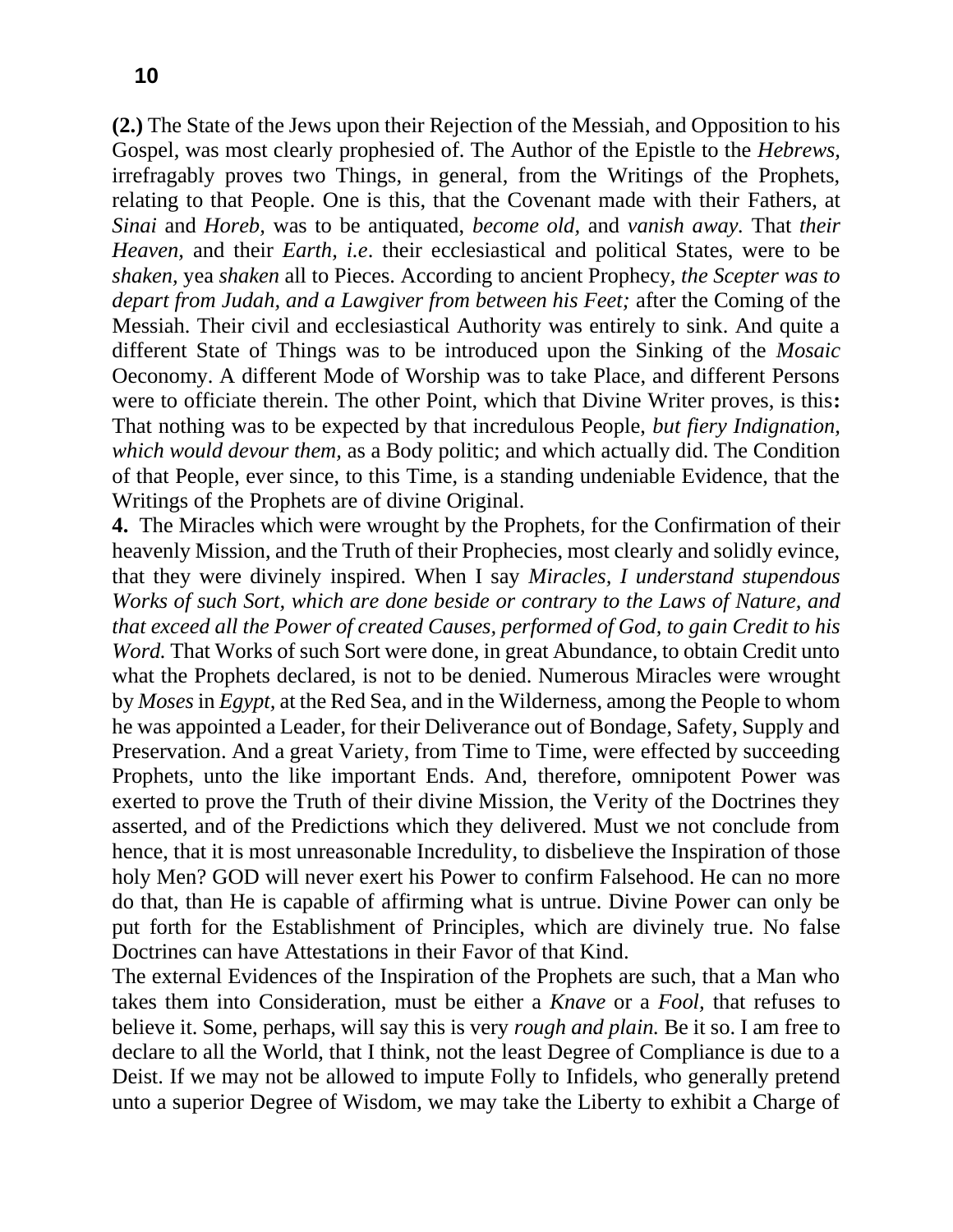very culpable Partiality against them, for without that, there is no Man of a common Understanding, but must discern, that the Writings of the Prophets were not their own Invention; but that they were penned under the infallible Direction of GOD. I proceed,

# **III. To hint some Things, in order to prove, that we now enjoy those sacred Writings pure and uncorrupt.**

Some who seem too ready to allow, that Corruptions have taken Place in the Writings of the Prophets, freely grant us this, that those Corruptions are not such as render it uncertain, whether they were inspired of GOD, or not. Their Books, as they now Read, contain such evident Marks in them, of their coming from GOD, that it cannot reasonably be doubted of. That Point is yielded to us. Which is a Matter of very weighty Consideration. If such Corruptions could be proved in the prophetical Writings, as obscure the Evidences of their divine Original, the Deists might triumph over us. But this is not pretended. Take those Writings as they now stand, they will irrefragably prove, of themselves, that they are no human Production. Such Things are found therein, as are absolutely undiscoverable by a finite Mind. Those Things, therefore, must have been revealed, by GOD. I apprehend, that several Things may be proposed to Consideration, which will render it improbable, that those Writings are corrupted or mutilated.

**1.** The End of GOD in dictating them, both respecting Himself and the Church.

**(1.)** The End respecting Himself was his own Glory, That we might know Him, love Him, fear Him, and obey Him. In short, that we might understand how to glorify Him as GOD; which Mankind, without a supernatural Revelation, could never do. That is far above the Reach of our impaired Reason. Philosophy is insufficient to instruct us in our Duty to our Maker, or in what Way we may honor Him as we ought. This End was worthy of GOD, and suitable to his Perfections. For it is ft that He should design his own Glory in all his Works, and in all his Transactions with his reasonable Creatures.

**(2.)** His End therein with respect to the Church was, not only her Instruction in the Matter of her Duty, but her Consolation, and her safe Guidance unto a state of everlasting Felicity in the Enjoyment of himself. This also is an End becoming the divine Perfections. From hence,

**2.** A strong Argument may be formed to prove the Purity and perfection of the prophetical writings. For, if these were the Ends of GOD, in granting us such a Revelation of his Will, unless we can suppose that He is become unconcerned about attaining those holy Ends, which He once designed in infinite Wisdom, we cannot imagine that He will ever suffer his Word to be corrupted or mutilated, whereby He would be frustrated of his Ends, in committing that sacred Depositum unto the Church. Now, such an Imagination would be as gross an Impeachment of his Wisdom, as great a Reflection on his Holiness, as dreadful an Abuse of his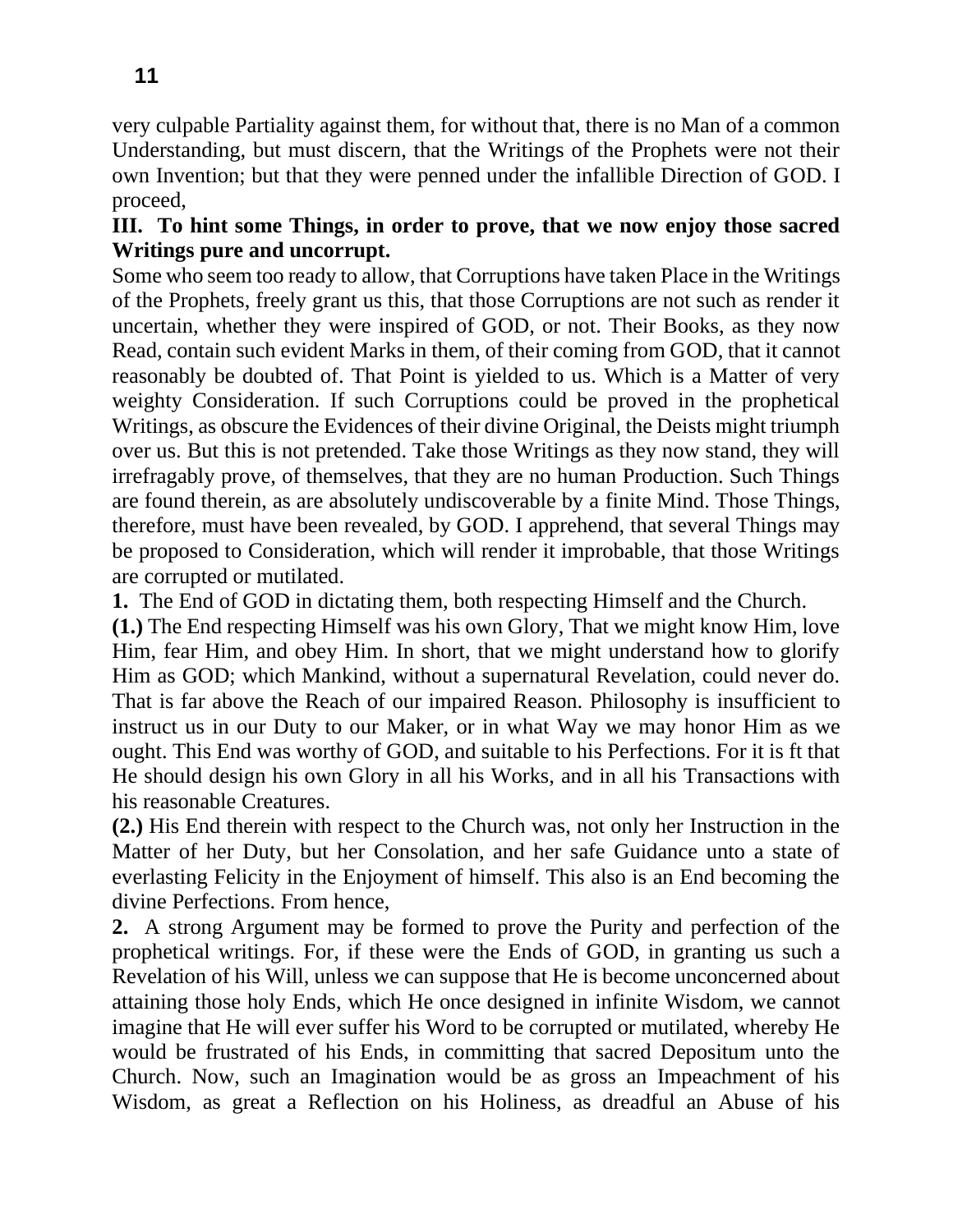Goodness, as is possible to be deviled. Far greater Reverence is due to those sacred Writings than some *bold* Critics have discovered, who allow, that this Fountain of divine Light and Truth is become *foul* and *muddy,* or, in some. Instances, *grossly* corrupt, and have imagined themselves capable of purging it, by their learned Conjectures founded upon Translations, which they conclude, must have been made from *Hebrew* Copies, much differing from those which are now extant\*. If this be the Fact, may we not say, how happy was it with the Church formerly, when through the Kindness and Care of GOD she enjoyed the Revelation of his Will, pure, uncorrupt, and entire in all its Parts? But alas! for her, in later Ages GOD hath not manifested the same kind Care of her, nor the same Regard to his own Glory, which He once did, in preferring his Word complete and free from Corruptions; but hath suffered it to be corrupted in a vast Multitude of Places, so that, in a great Variety of Instances, we cannot now determine, with Certainty, whether it is GOD, or Man only, who speaks to us in our Bibles. I very much lament, that any learned Man should advance Positions, relating to the Scripture, which naturally tend to produce Apprehensions in our Minds, that are dishonorable to GOD, and exceedingly dangerous to the Church. That some have so done, it is evident, if I mistake them not. If I do, I crave their Pardon for this Suggestion concerning them.

**3.** It cannot reasonably be thought that the Writings of the Prophets were corrupted in the Time of our Saviour's being in the World. He appealed unto those Writings to prove the Truth of the Doctrines which He delivered, concerning GOD and himself, in the Character of the Messiah, without the least Intimation of Errors and Mistakes in them; and, therefore, it is highly improbable that they were then attended with Errors and Mistakes. Much less is It probable, if they had before that Time been willfully corrupted by the yews, in whole Possession they were, that He would have been silent on that Head. His Zeal for the Honor of his Father, his intense Love to, and tender Care of the Church, would doubtless have caused Him to have detected and condemned their impious Fraud, if they had so done, though but in a single Instance. With what Severity of Language does He reprove the *Jews* for their false Glosses on, and perverse Interpretations of those Writings. And shall we imagine that He would pass over in Silence the Wickedness and Impiety of they *Jews,* in daring to change the Language of the Prophets, in order to make them express a Sense, which they never intended? GOD forbid, that any Christian should ever admit such a Thought, to have the least Entertainment in his Mind. In my Apprehension, such a Conceit, though it should regard but one Instance only, reflects such Dishonor on the blessed Jesus, that I would not for the whole World allow of it, without the most demonstrative Proof of its Certainty, let all the learned Men in it say what they please, in order to vindicate themselves, in their *Criticisms,* on the sacred Text.

**4.** There is clear Reason to conclude, that those Writings have not been corrupted since that Time. Who should corrupt them? If any have so done, they must be either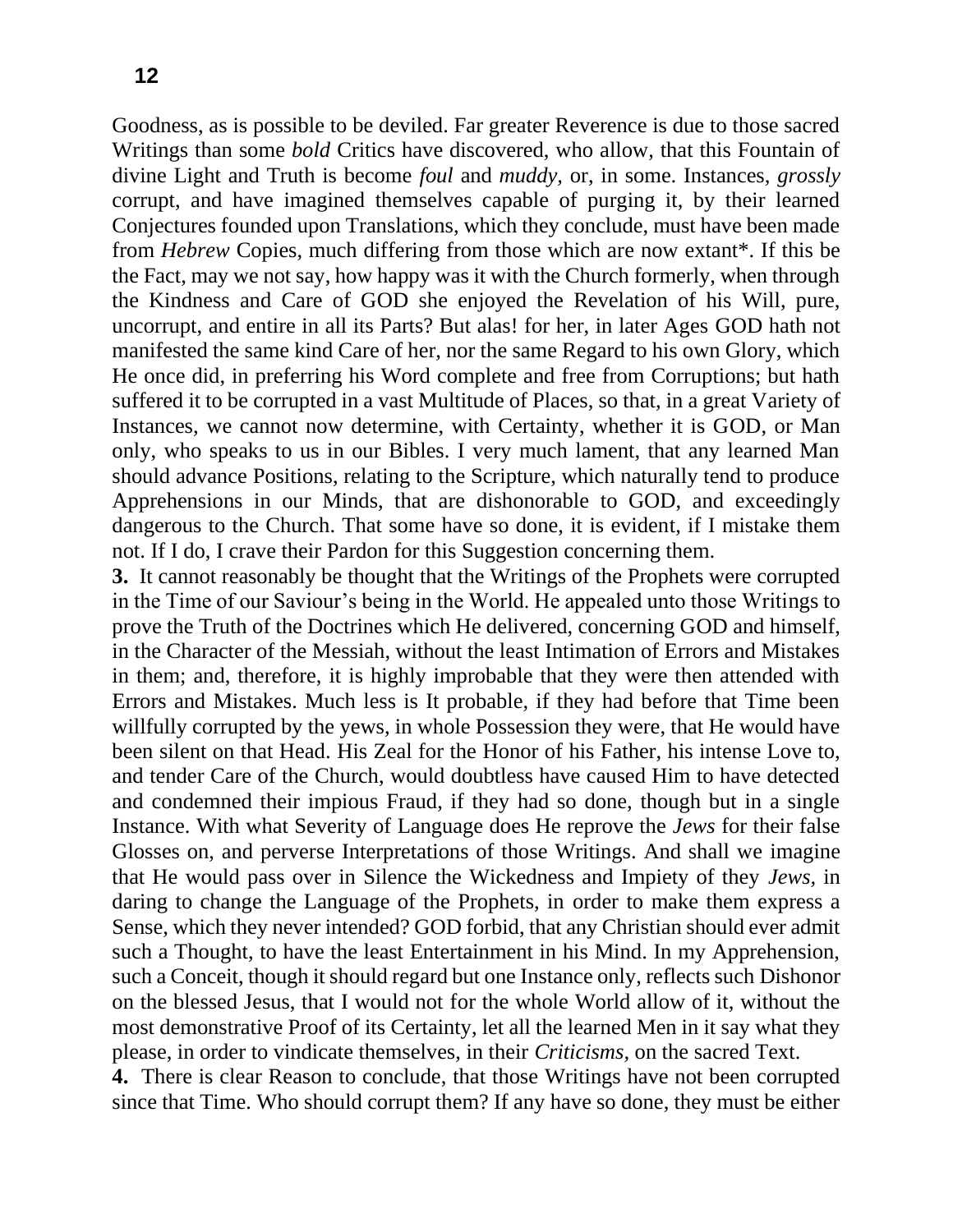*Jews,* or professed Christians, who had them in their Possession. Now, it ought to. be observed, that neither could act such a Part, without an immediate Discovery. *Jews* Could not, without being detected by Christians, if they had been inclined to corrupt them, out of their Hatred to Christianity. But it is doing Wrong to the *Jews*  to suggest, that they have ever been inclined to corrupt the prophetical Writings, from their Dislike of Jesus and his Followers. So far have they been from any such Inclination, that they have *been strictly, yea superstitiously* careful to preserve them exactly correct, and free from Alterations. If any professed Christians corrupted them, they must have been either the Orthodox or Heretics. Now, neither the former nor the latter could possibly make Alterations therein to serve a Turn; but they must have exposed themselves to the Censure of the others, for so wicked and fraudulent a Practice, and which would not have been to the Advantage, but the manifest Prejudice of their Cause. Men must be not only *exceedingly wicked,* but also ex*tremely foolish,* to attempt the Support of any Opinion, by a willful Corruption of the Scripture, because ever since the Spread of Christianity, that hath been impossible to be done, without a Discovery thereof by others, who espouse not that Opinion, which they would maintain. And, therefore, we may reasonably conclude, that the sacred Writings have not been corrupted, either by *Jews,* or professed Christians of any Party. And, from the Whole, that we now enjoy the Writings of the Prophets *entire, pure* and *uncorrupt.* Which Writings justly challenge our highest Reverence, as they demand our greatest Gratitude, on Account of their divine Original. I shall conclude my Discourse with the Words of my Text. *For the Prophecy came not in old Time by the Will of Man; but holy Men of God spake as they were moved by the Holy Ghost.*

#### **FOOTNOTES**

\* Particularly the Samaritan Pentateuch and the Septuagint. Whose Folly and Boldness have been justly exposed by many learned Men, and the Purity of the *Hebrew* Text excellently defended BUXTORF*,* GLASSIUS, etc. The late very learned Mr. BEDFORD offers some convincing Reasons to prove, that the Samaritan Copy is of later Date than the Septuagint, and copied from thence, in several Places. He concludes, "that we may as well set up to correct *Greek* Authors by their *Latin* Versions, or *Latin* Authors by their *English* Versions, or the Alcoran *of Mahomet,* by the *Latin* and *French* Translations*,* as to correct the Text by those. — If a Suggestion, that the *Jews* had corrupted them (the Scriptures of the Old Testament) shall be sufficient to attempt daily Alterations, instead of fixing the Standard, we shall confound it; instead of one Bible, we shall have as many as there are Critics. We shall search after Truth until we have lost it, and play with this sacred Light until we have put it out. And whilst we arraign God's Providence in suffering such Corruptions to be made, and the World to be imposed on with a Scripture as coming from Him, a great Part whereof was none of his, we too justly provoke Him